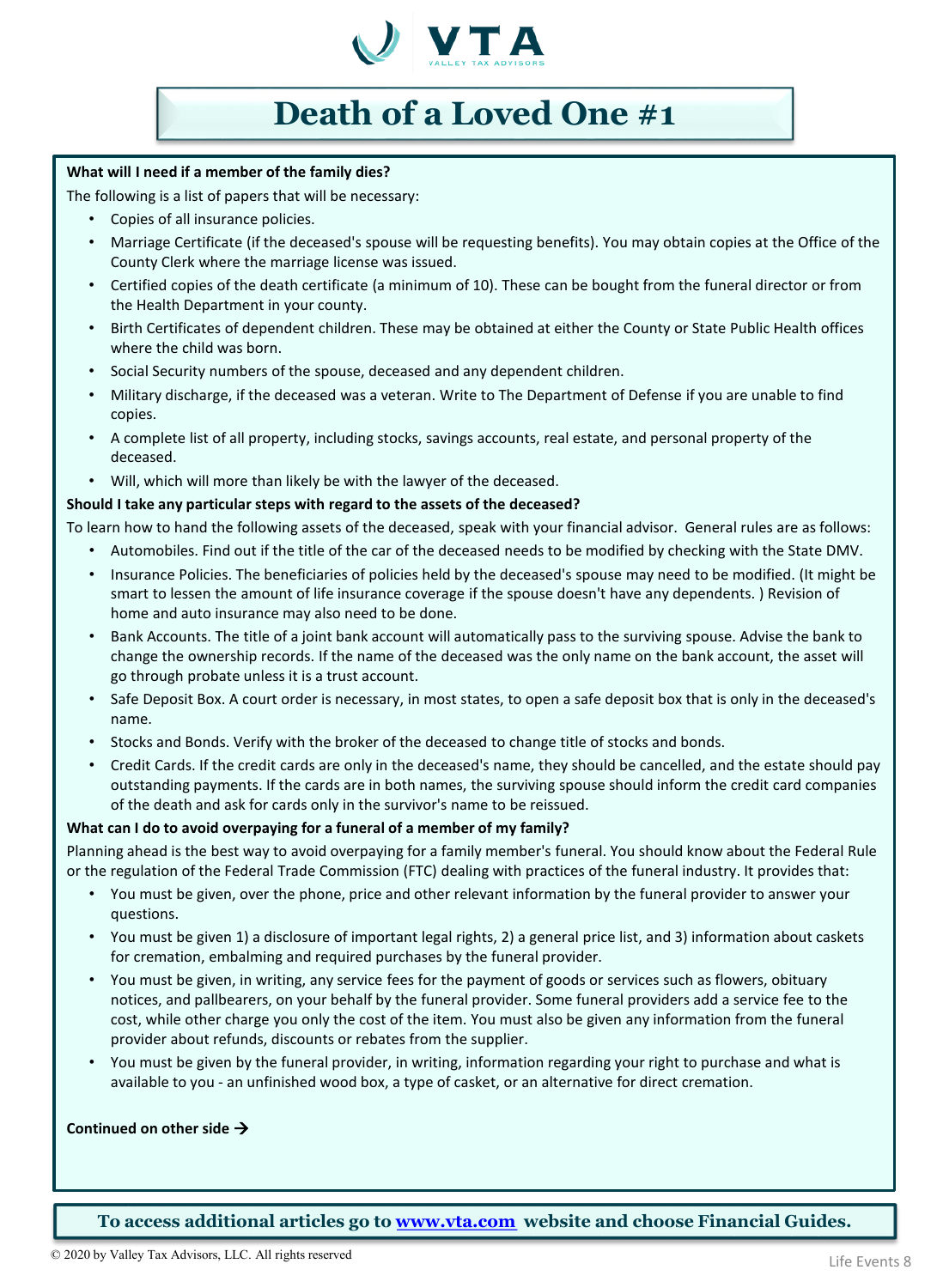

## **Death of a Loved One #2 (cont.)**

- In getting the products and services that you do want; you are not obligated to buy unwanted goods or services or pay any addition fees. You only need to pay for the goods and services you selected or that the state law requires in addition to the fee for the services of the funeral director and staff.
- You must be given an itemized list of the total cost of the funeral goods and services selected by you. It must inform you of any cemetery, legal, or crematory requirements that you must meet to buy any funeral goods or services.
- You are not allowed to be told that a certain funeral item or service can preserve the deceased's body for an indefinite time in the grave or claim that funeral goods (caskets or vaults) will not allow dirt, water, or other gravesite substances to enter.

If you are having a funeral problem that cannot be resolved with the funeral director , contact your federal, state or local consumer protection agencies, the Conference of Funeral Examining Boards (www.theconferenceonline.org), or the Funeral Service Consumer Assistance Program (FSCAP) (www.funeralservicefoundation.org).

### **Are surviving family members entitled to Social Security benefits?**

If the deceased has paid Social Security for a minimum of ten years, he/she is covered. Contact your local Social Security office or call 800-772-1213 to find out if the deceased was eligible. There are two types of available benefits, if eligible:

One-time death benefit **-** A death benefit is paid by Social Security towards burial expenses. To apply the payment to your funeral bill, simply complete the form necessary at your local Social Security office or ask the funeral director to complete the application. This is only available to eligible spouses or a child that is entitled to the benefits of the survivor.

Benefits of a survivor for a spouse or children **-** The spouse will be eligible for benefits if he/she is 60 years old or older. The benefit amount collected before the age of 65 will be less than that due at the age of 65 or older. Widows who are disabled are eligible for benefits at age 50. If the deceased's spouse cares for dependent children under the age of 16 or for disabled children, they may qualify for benefits before age 60. The deceased's children who are disabled or younger than 18 may also qualify for the benefits.

### **What is probate?**

It is the legal process of allocating the estate to the lawful heirs as well as paying the debts of the deceased. The process typically includes:

- An individual being appointed by the court to function as the personal representative or executor of the estate. The person is usually mentioned in the will. The court will appoint a personal representative, typically the spouse, if there is no will.
- Validating the will.
- Letting all heirs, beneficiaries and creditors know that the will has been probated.
- In accordance with the will or state law, organizing the estate by the personal representative.

A petition must be filed by the spouse or the selected personal representative with the court following the death. A fee for the process of probate will be charged. Probation of a will might require legal assistance, depending on the size and complexity of the assets to probate. If the deceased and someone else jointly owned assets, they are not subject to probate. The proceeds of a life insurance policy or Individual Retirement Account (IRA) will be paid to the beneficiary and are not subject to probate.

**Upon a family member's death, what taxes are due?** Federal Estate, State Estate, and Income Taxes are the taxes that may be due. The following is a summary of these taxes:

### Federal Estate Tax

Amounts that are given to the surviving spouse or to a charity are typically exempt from estate tax. Normally, the estate tax is only owed on estates (which, after decreasing the amount by what is given to the spouse and charity, surpasses the unified credit exemption equivalent). If you need to file an estate tax return, get in touch with the IRS to get a Form 706. Within nine months of the death, absent extension date, a federal estate tax return must be filed.

### **State Estate Taxes**

These differ by state. States may enforce estate taxes that may be applied on top of the federal estate taxes while others may be utilized when federal estate taxes don't. There are inheritance taxes that some states impose, which are on the individuals that receive the inheritance, rather than on the estate itself.

### **Continued on card #3**

**To access additional articles go to [www.vta.com](http://www.vta.com/) website and choose Financial Guides.**